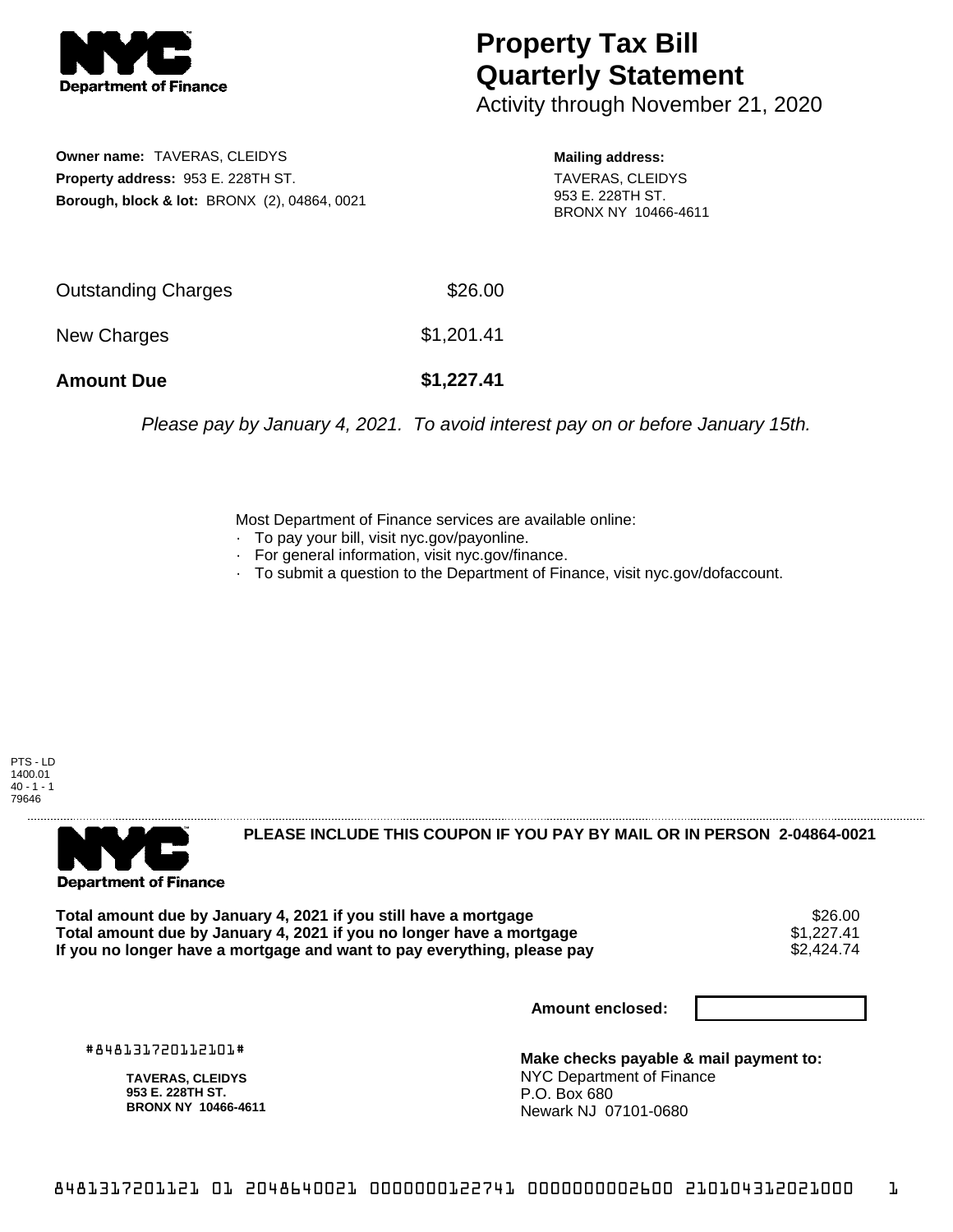

| <b>Billing Summary</b>                                                     | <b>Activity Date Due Date</b> |                     | Amount       |
|----------------------------------------------------------------------------|-------------------------------|---------------------|--------------|
| Outstanding charges including interest and payments                        |                               |                     | \$26.00      |
| <b>Finance-Property Tax</b>                                                |                               | 01/01/2021          | \$1,215.41   |
| <b>Adopted Tax Rate</b>                                                    |                               |                     | $$-14.00$    |
| <b>Total amount due</b>                                                    |                               |                     | \$1,227.41   |
| <b>Tax Year Charges Remaining</b>                                          | <b>Activity Date</b>          | <b>Due Date</b>     | Amount       |
| <b>Finance-Property Tax</b>                                                |                               | 04/01/2021          | \$1,215.41   |
| <b>Adopted Tax Rate</b>                                                    |                               |                     | $$-14.00$    |
| Total tax year charges remaining                                           |                               |                     | \$1,201.41   |
| If you pay everything you owe by January 4, 2021, you would save:          |                               |                     | \$4.08       |
| How We Calculated Your Property Tax For July 1, 2020 Through June 30, 2021 |                               |                     |              |
|                                                                            |                               | Overall             |              |
| Tax class 1 - Small Home, Less Than 4 Families                             |                               | <b>Tax Rate</b>     |              |
| Original tax rate billed                                                   |                               | 21.1670%            |              |
| New Tax rate                                                               |                               | 21.0450%            |              |
| <b>Estimated Market Value \$476,000</b>                                    |                               |                     |              |
|                                                                            |                               |                     | <b>Taxes</b> |
| <b>Billable Assessed Value</b>                                             |                               | \$22,968            |              |
| <b>Taxable Value</b>                                                       |                               | \$22,968 x 21.0450% |              |
| <b>Tax Before Abatements and STAR</b>                                      |                               | \$4,833.64          | \$4,833.64   |
| Annual property tax                                                        |                               |                     | \$4,833.64   |
| Original property tax billed in June 2020                                  |                               |                     | \$4,861.64   |
| <b>Change In Property Tax Bill Based On New Tax Rate</b>                   |                               |                     | $$ -28.00$   |

Please call 311 to speak to a representative to make a property tax payment by telephone.

For information about the interest rate charged on late payments, visit nyc.gov/taxbill.

## **Home banking payment instructions:**

- 1. **Log** into your bank or online bill pay website.
- 2. **Add** the new payee: NYC DOF Property Tax. Enter your account number, which is your boro, block and lot, as it appears here: 2-04864-0021 . You may also need to enter the address for the Department of Finance. The address is P.O. Box 680, Newark NJ 07101-0680.
- 3. **Schedule** your online payment using your checking or savings account.

## **Did Your Mailing Address Change?**

If so, please visit us at **nyc.gov/changemailingaddress** or call **311.**

When you provide a check as payment, you authorize us either to use information from your check to make a one-time electronic fund transfer from your account or to process the payment as a check transaction.